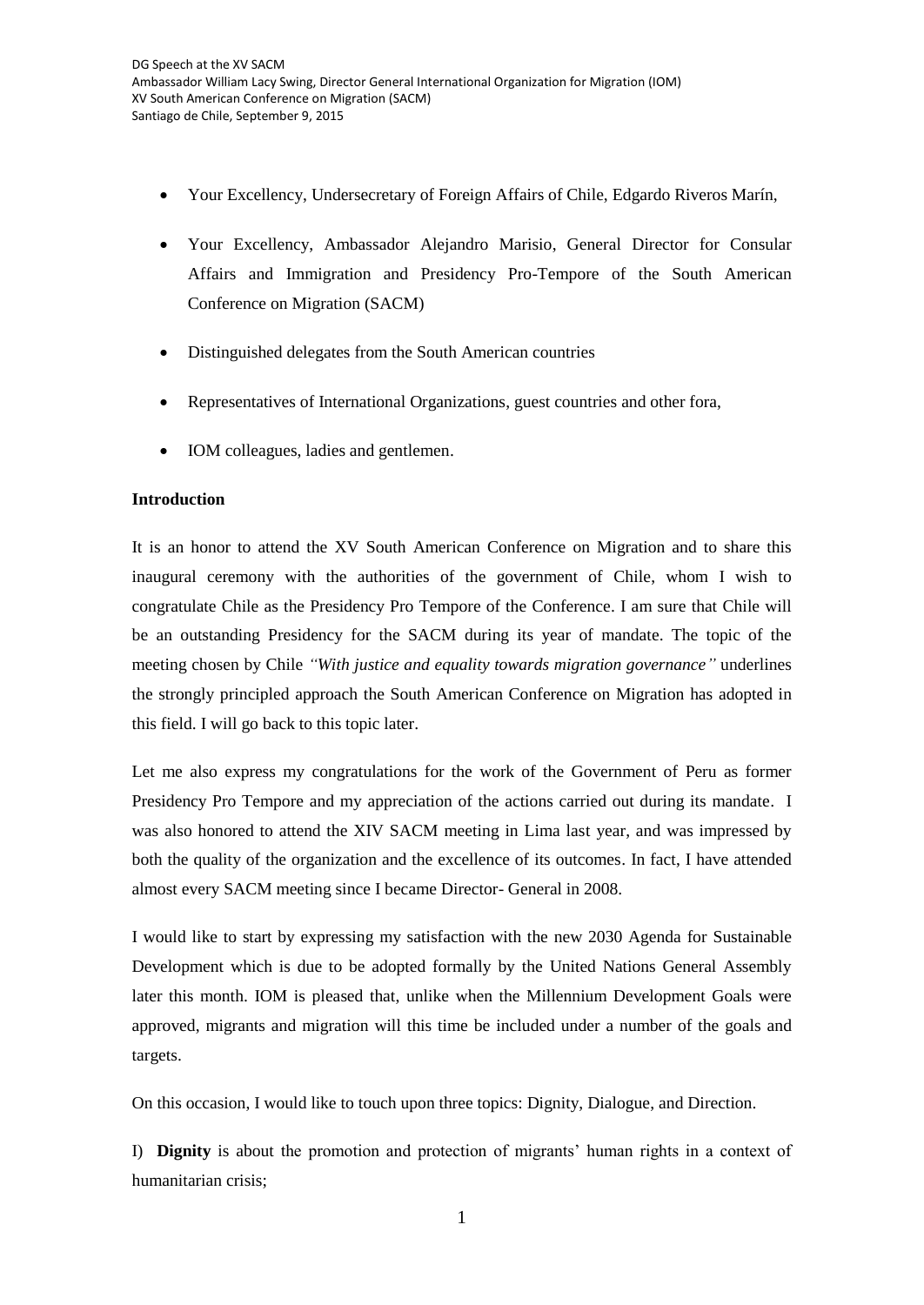II) **Dialogue** draws attention to the role of regional consultative processes and regional integration mechanisms as part of the migration governance; and

III) **Direction** is about the need for planned and purposeful approaches to migration governance.

## **I. Dignity**: **The promotion and protection of migrants' human rights in a context of humanitarian crisis**

We live in an era of unprecedented mobility  $-$  a period in which more people are on the move than ever before – more than 1 billion in our 7 billion world. Of these 250 million are international migrants, and 750 million are domestic migrants.

Our demographer colleagues tell us that this population boom is likely to continue beyond midcentury, at which time the world's population is expected to level out at about 9 billion. Migration as such will continue to be the mega-trend of our century. Most of this mobility produces positive social and economic outcomes. In our globalized world migration is an important source of inclusive growth and sustainable development – as clearly acknowledged in the negotiated text prepared for the forthcoming Post-2015 Agenda Summit.

At the same time, however, a large number of migrants flee their places of origin driven by war or conflict; disasters of all sorts - whether natural or man-made - and extreme poverty. During those journeys by land, sea or air, these persons face indescribable hardships which all too frequently have deadly consequences.

Some 220,000 irregular migrants crossed the Mediterranean to Europe in 2014. Already this year, more than 300,000 have followed them. Germany alone has forecast the arrival of up to 800,000 asylum seekers for 2015. On land and on sea these migrants have left a "trail of tears" as criminal gangs of smugglers torture, extort and de-humanize their victims. These "travel agents of death" killed some 3,200 migrants in 2014 and more than 2700 already this year.

This is part of a global phenomenon observed equally in the Red Sea and Gulf of Aden; in the Caribbean between Haiti and South Florida; and on the Mexico/US border. Never before has the world faced so many simultaneous complex emergencies. The tragic events, it is sad to say, are taking place against a backdrop of unprecedented anti-migrant sentiment and an erosion of international moral authority on migrant issues, with international humanitarian law being violated on all sides.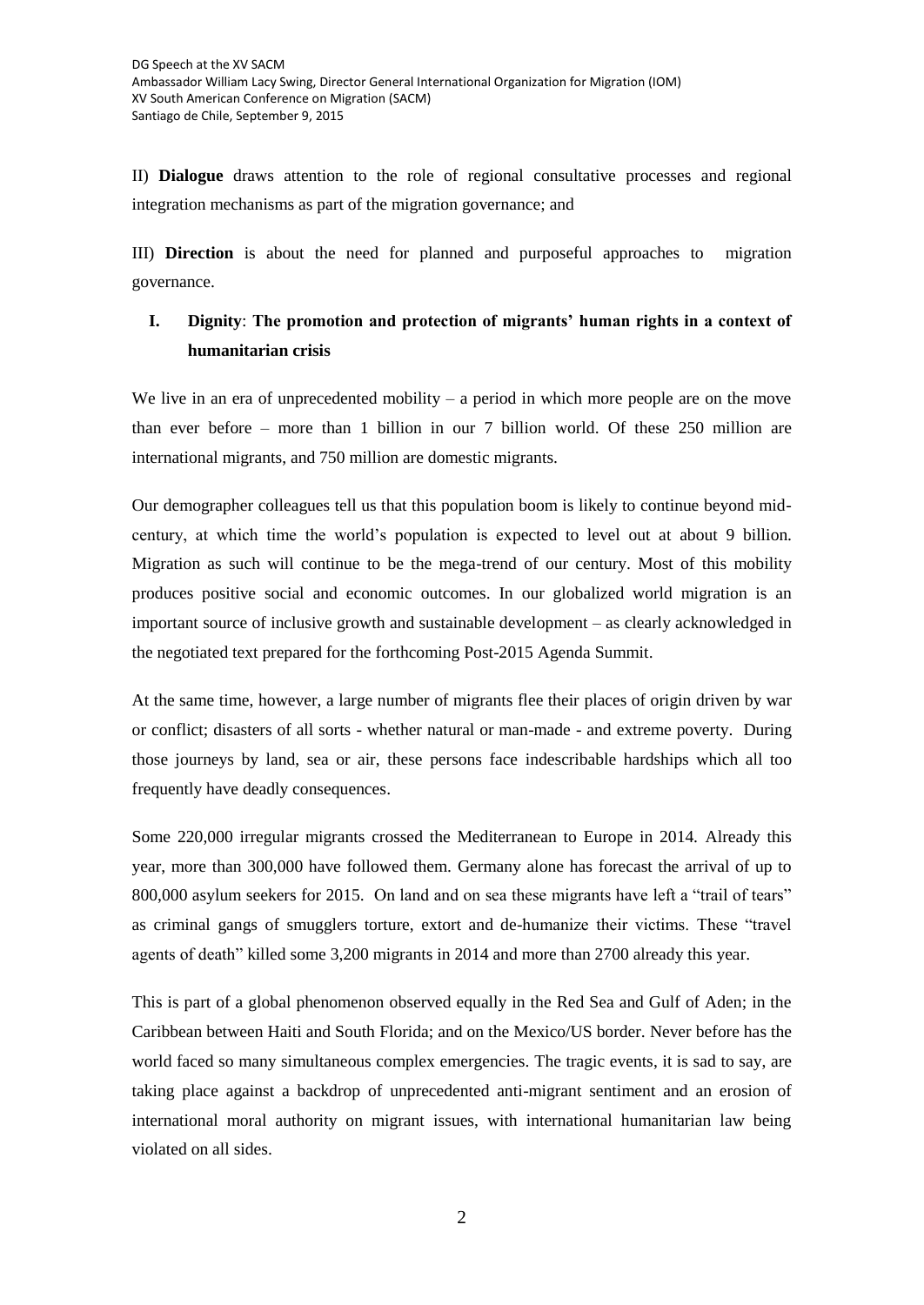Now is the time to stop and reflect on what is really happening. Migration, we need to remember, must not be equated with an invasion. And when numbers rise in the context of a humanitarian crisis – as is now the case – we must rediscover our natural instinct for compassion.

I, together with the UN High Commissioners for Refugees and Human Rights and with the Special Representative of the Secretary General for Migration and Development, have urged the authorities of countries and regional blocks to exercise their moral and political leadership in order to adopt an integral, forward-looking action plan focused on values like humanity, charity, and respect for human rights.

The immediate priority is to save lives. Important conventions establish the obligation of a ship's captain to render assistance to people in distress at sea; and of states to coordinate and cooperate to bring those rescued at sea to a place of safety. These obligations apply regardless of the migration status of the persons in distress at sea. The recent outpouring of grief over the death of a little boy who drowned within sight of safety reminds us all that inaction carries an unbearable price.

Beyond the urgency of humanitarian rescue operations, lies a more profound need for States to reformulate and re-focus their approach to the management of mass humanitarian movements within the context of a broad approach to migration management.

IOM's thesis is that "migration is not a problem to be solved but a reality to be managed". Further large-scale human mobility in the decades ahead is: inevitable given demographic realities, disasters and demand for labour; necessary, if skills are to be available, jobs to be filled and economies to flourish; and desirable if is managed in a responsible, humane and dignified manner;

Ad-hoc policy responses will not be sufficient to address this complex reality. The international community's effort needs to be comprehensive in several ways by:

- addressing all facets of mobility: whether regular or irregular, temporary or permanent;
- mobilizing all stakeholders, including governments, international organizations, civil society and the private business sector; and
- covering the whole migration cycle including addressing root causes ensuring safe movement, integration within the host society and eventual return home.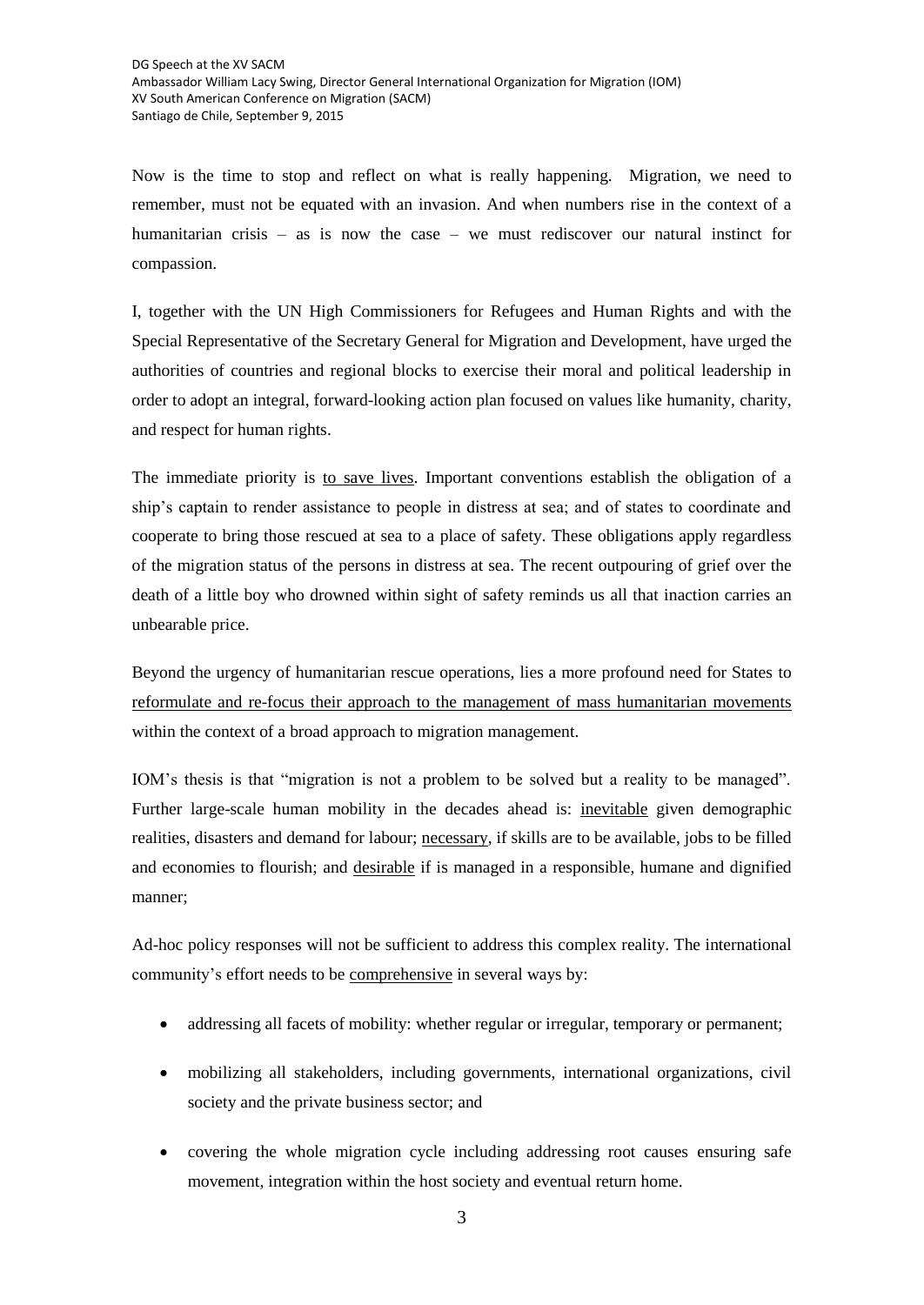## **II. Dialogue**: **Regional consultative processes and regional integration mechanisms**

My second topic concerns the regional processes and the promotion of dialogues on migration. Regional Consultative Processes (RCPs) are meeting platforms specifically designed to enable consultation and information exchange on migration issues and policies among like-minded states. Found on every continent, they are neither similar in size nor uniform in mode of operation. They do, however, share some essential features including a strong sense of "ownership" by participating states and openness and informality of discussion.

A quick inspection of RCP agendas reveals that they frequently address matters such as the development of legislative frameworks, policy and regulations, the setting up of administrative infrastructures, the creation of information systems and institutional capacity building. More specifically, they touch upon the promotion and protection of migrants' human rights; responses to the needs of vulnerable migrant groups; and the contribution of migrants to social and economic development.

The SACM has been remarkable since its inception, 15 years ago, for its very strong focus on Migrants' Human Rights. Although it is a non-binding process, the SACM has largely set the tone for reform in the field of migration across the sub-region. Its guidelines on migration issues have been the source of inspiration for many both unilateral and bilateral initiatives. I would like to commend, in particular, efforts made by countries in this region towards the regularization of migrants, freedom of movement for migrants, assistance to citizens abroad and support to returned migrants. The enactment of laws against Trafficking in Persons and Smuggling of Migrants is another superb achievement.

As I stated in my speech at the XIV Conference in Lima on last year *´´SACM has become an example at a global level for its accomplishments in terms of the establishment of a set of principles and guidelines focused on the Human Rights of the Migrants".* The right to migrate, the positive contribution of migrants to societies of destination, the rejection of any discrimination and xenophobia against, and criminalization of, migrants has been consistently and explicitly expressed in all the Declarations of the SACM, from the first meeting that I attended in Montevideo in 2008 and successively in the following Conferences in Quito (2009), Cochabamba (2010), Brasilia (2011), Santiago de Chile (2012), Cartagena (2013) and Lima  $(2014)$ .

I believe that the successes and good practices of the SACM´s Member States, deserve to be better known in international fora, and we are committed, at IOM, to promote the dissemination of the South American best practices on migration management.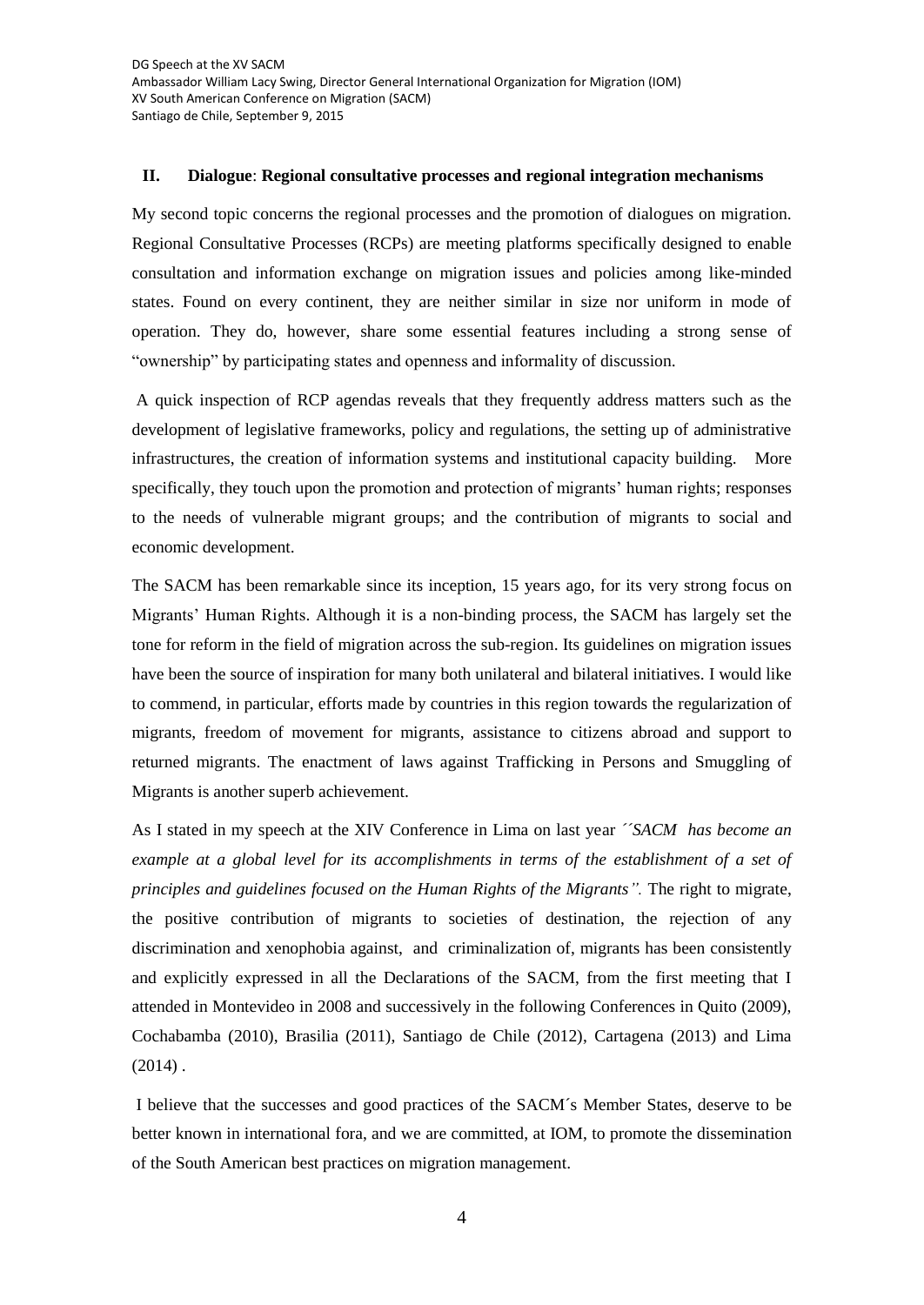I would like to reiterate that IOM fully supports the SACM in its capacity as Technical Secretariat, by offering its technical resources and, to the extent possible, its financial resources as well. We are proud that this support contributes to the development of the South American Plan for the Human Development of Migration. We are pleased that the administrative and logistic backup we provide to the Pro-Tempore Presidencies keeps the SACM machinery turning smoothly.

Two recent initiatives which IOM contributed to deserve special mention: a) the implementation of training courses on the Human Rights of Migrants to South American governmental officers; and

b) the studies conducted on the impact of the Agreement on Free Residency of Mercosur and the implementation of the Convention on the Rights of Migrant Workers and their Family Members in South America.

The Agreement on Free Residency of Mercosur is a policy landmark. Its implementation in the countries of the region will greatly facilitate the free movement of South American migrants. IOM has recently signed an agreement with Mercosur, under which we expect to contribute significantly to the efforts of the regional block in the field of migration. As regards UNASUR, I would like to emphasize the progress made towards the definition of a concept of South American citizenship. This paves the way for next steps to be taken at the political level in the regional integration processes. I will meet with the Secretary General of UNASUR, Ernesto Samper next week in Geneva and I expect to ratify and consolidate the already excellent relationships established between IOM and UNASUR.

Let me take this opportunity also to congratulate the Presidency of Chile and the Members of the Conference for the invitation to Civil Society Organizations to attend the SACM´s meeting. Communication and interaction among governments, Civil Society Organizations and migrants are a prerequisite to effective policy formulation.

Given that there are both commonalities and differences in migratory behavior across regions, dialogue between regional groups is necessary if globally harmonized approaches to migration management are to be found. There is therefore much value in maintaining close coordination between the SACM and the Regional Conference on Migration (RCM), known also as Puebla Process.

From a global perspective, I am pleased to announce that on October 21 and 22, the Fifth Global Meeting of the Regional Consultative Processes on Migration will be held under the auspices of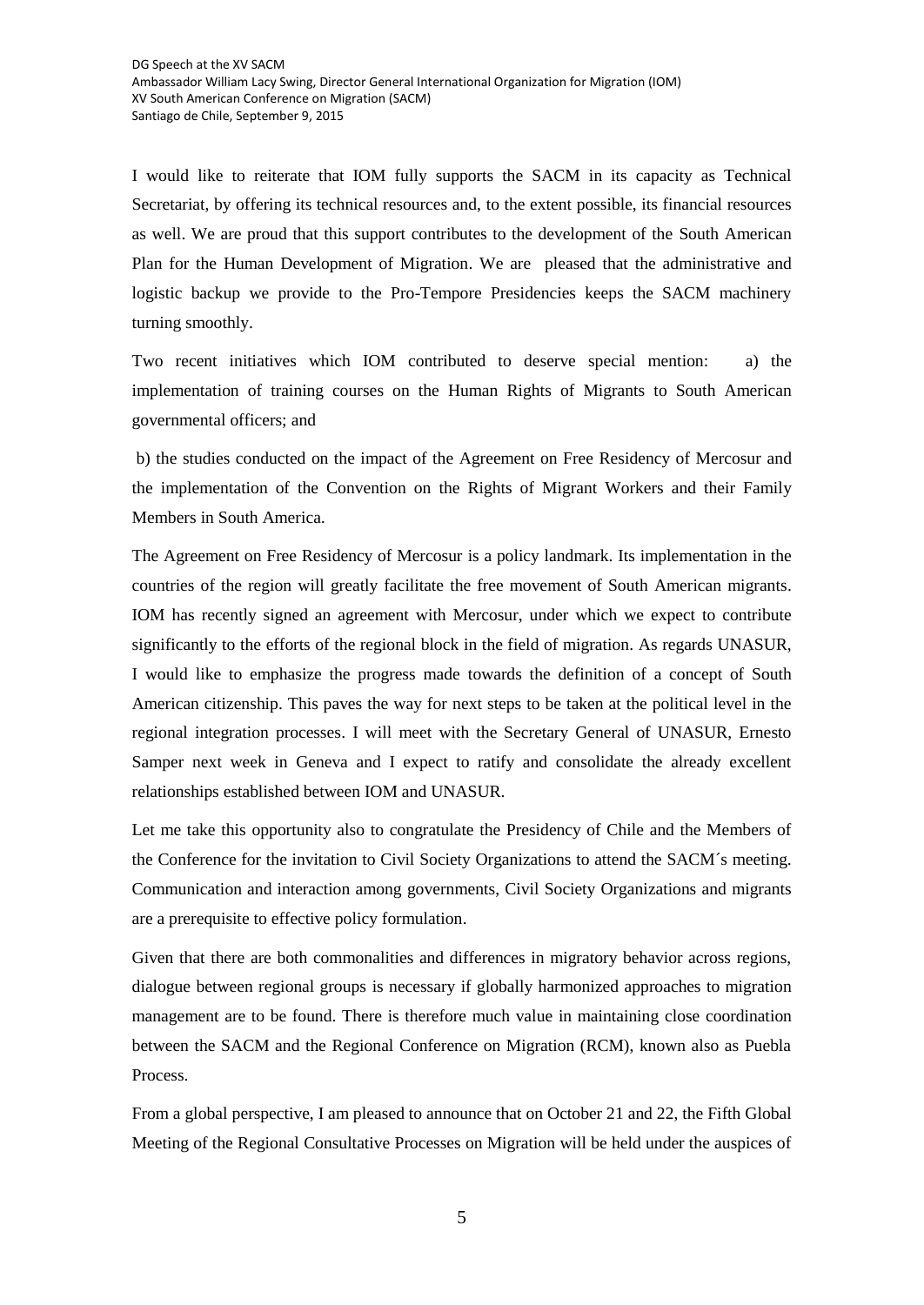IOM and the League of Arab States in Cairo. At this Meeting, progress made since the Lima meeting in 2013 will be discussed and prospects for future international consultations assessed.

## **III Direction: Planned and purposeful approaches to migration governance**

My third topic is about migration governance. A topic that is often talked about but not necessarily understood in the same way by all stakeholders.

You will recall that the declaration following the 2013 High Level Dialogue on Migration and Development called for migration to be addressed in a "coherent, comprehensive and balanced manner". There is currently no single document that provides guidance on this. The discussions leading to the post-2015 development made frequent reference to "well-managed migration" without specifying what that entails.

IOM response to this assignment begins with the identification of what we see as 3 important challenges.

First, we must change course from the current toxic migration narrative to an enlightened and compassionate discourse. Through open dialogue and examination of evidence, we can rediscover that migration has always been helpful in the area of development and that migration and development belong together.

The second challenge is learning to manage diversity. Demographics mean that most countries of the world will in future become more multi-ethnic, more multi-cultural and more multireligious. If we are to succeed, we will need a lot of political courage to be pragmatic and a lot of investments on\_ public information, awareness and dialogue; on moving the debate from one of identity to the identification of common values: the idea that others may not look like me or speak as I do but they can and do share commitments and values.

The third challenge is partly related to the first two, and is integral to good migration governance: conjugating sovereign rights and obligations with the rights, obligations and dreams of migrants; reconciling national security and human security; balancing sovereignty and individual freedom.

Based on these principles, he Migration Governance Framework that IOM has now developed sets out a coherent, comprehensive and balanced vision for migration governance. The Framework does not create new standards or norms, but draws its substance from existing principles, commitments and declarations, including the international law in force, the outcomes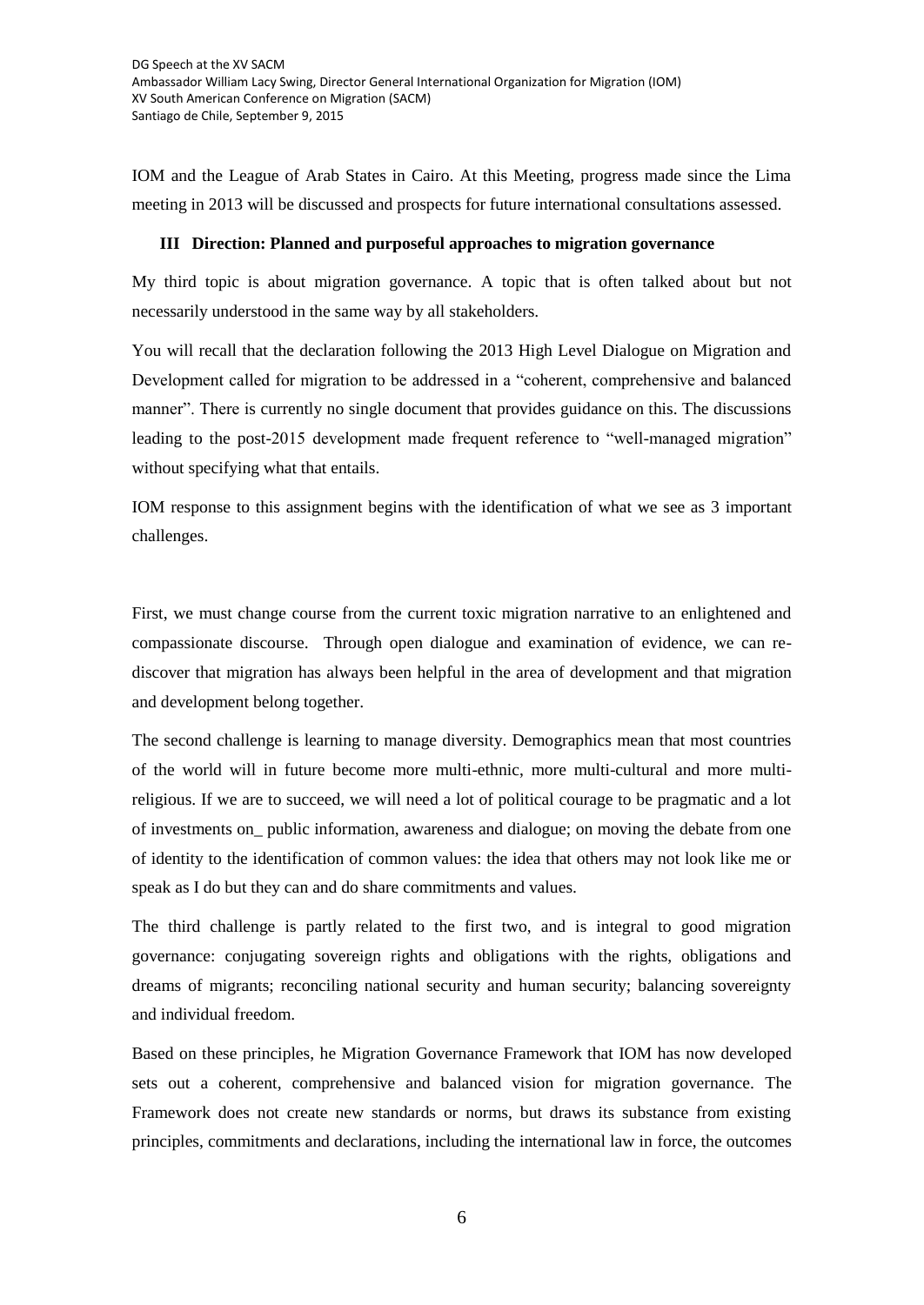of the High-level Dialogue on International Migration and Development of 2013, IOM's Constitution, Council Resolutions, and the IOM Migration Crisis Operational Framework.

In brief MIGOF consists of 3 principles that form the foundation for good migration governance:

- Adherence to international rights and fulfilment of migrants rights;
- Evidence-based, whole-of-government policy approach; and
- Engagement with partners to address migration issues.

And of 3 objectives that a state should seek to achieve through its migration policy and law:

- Advancing the socio-economic well-being of migrants and society;
- Responding effectively to the mobility dimensions of crises; and
- Providing safe and regular access to available migration channels.

Taken as a whole, these elements make for a framework that is coherent since it consistent with international law; that is comprehensive since it encompasses the multiple issues relevant to migration governance; and that is balanced since it takes account of the well-being of migrants, as well as that of communities and states of origin, transit and destination.

IOM will use the Migration Governance Framework to guide its work in capacity building, in the provision of advice and in the development of specific projects. IOM will also use it to anchor results-based planning and reporting. IOM trusts that this framework will also help governments meet their migration governance at the regional and international levels, creating better conditions for the development of good migration policies and processes.

I hope that this framework will be formally approved by the membership at the session of the IOM Council at the end of this year.

One pressing migration governance challenge is the increasing urbanization of population. To discuss this topic, we have convened a High Level Conference on Migrants and Cities, which will be held in Geneva on October 26 and 27 of this year, in which we will count on high-level representation from South American countries. In addition, the IOM´s World Migration Report